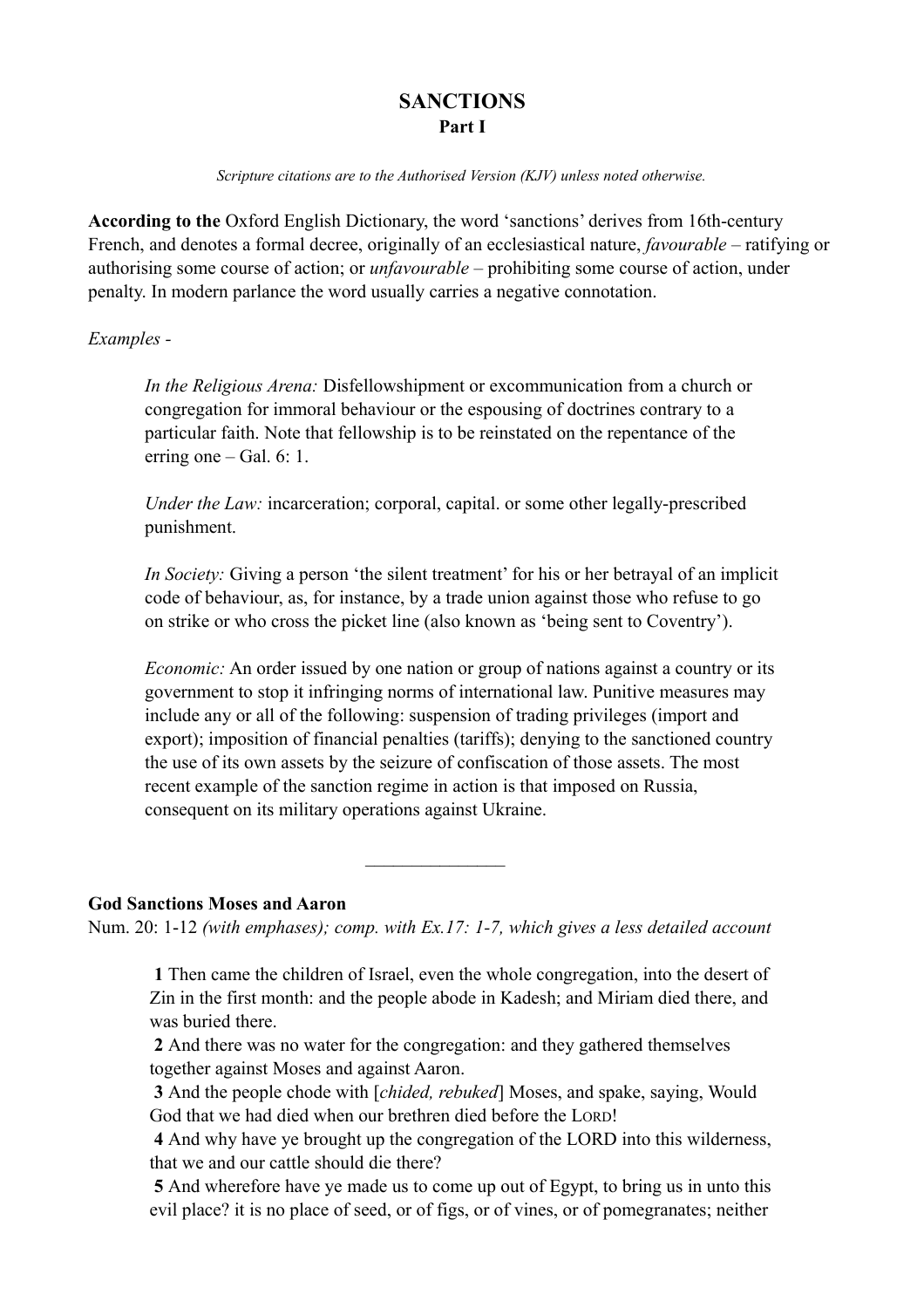is there any water to drink.

 **6** And Moses and Aaron went from the presence of the assembly unto the door of the tabernacle of the congregation, and they fell upon their faces: and the glory of the LORD appeared unto them.

 **7** And the LORD spake unto Moses, saying,

 **8** Take the rod, and gather thou the assembly together, thou, and Aaron thy brother, and *speak ye* unto the rock before their eyes; and it shall give forth his water, and thou shalt bring forth to them water out of the rock: so thou shalt give the congregation and their beasts drink.

 **9** And Moses took the rod from before the LORD, as he commanded him.

**10** And Moses and Aaron gathered the congregation together before the rock, and he said unto them, Hear now, ye rebels; must we fetch you water out of this rock?

**11** And Moses lifted up his hand, and with his rod he *smote the rock twice*  [*indicating his exasperation with the people*]: and the water came out abundantly, and the congregation drank, and their beasts also.

**12** *And the LORD spake unto Moses and Aaron, Because ye believed me not, to sanctify me in the eyes of the children of Israel, therefore ye shall not bring this congregation into the land which I have given them.*

## **Consequences**

These two heroes of the wilderness wanderings were compromised because of Moses' disobedience of Jehovah's explicit command to 'speak' to the rock and his ascribing credit for the miracle to himself and Aaron – 'must *we?*'. As a result, God denied to both the privilege of entering the land of promise.

*Peake's Commentary* says of this incident that [Moses and Aaron] had become "... too much bound with the Israel of the desert to avoid their [same] fate'. The complaint of the people (v. 5) that they were led into 'this wilderness . . . to die', was accidentally prophetic of Moses and Aaron, whose feet never came to rest on the land they had themselves dreamed of. *See also* Deut. 34: 4 (emphasis added):

And the LORD said unto him [Moses], This is the land which I sware unto Abraham, unto Isaac, and unto Jacob, saying, I will give it unto thy seed: I have caused thee to see it with thine eyes, *but thou shalt not go over thither*.

### **Other Interpretations**

Of the incident at the rock, Clarke writes: '[Moses] did not acknowledge GOD in the miracle which was about to be wrought, but took the honour to himself and Aaron . . .'.

In 1 Cor. 10: 4 the Apostle Paul tells us that the Israelites 'did all drink the same spiritual drink: for they drank of that spiritual Rock that followed them: and that Rock was Christ'. By striking the rock twice, Moses types those who 'crucify to themselves the Son of God afresh [*a second time*], and put him to an open shame' (Heb. 6: 6). Picking up on this hint, C.T. Russell observes:

'In this [Moses] spoiled a type, while he made another type. Christ Jesus, the true Rock, was to be smitten but once for our sins, and as a result of that one smiting at Calvary the water of life would be obtained for all true Israelites to all time; and if for a season the flow was stopped it was only necessary that the Rock should be